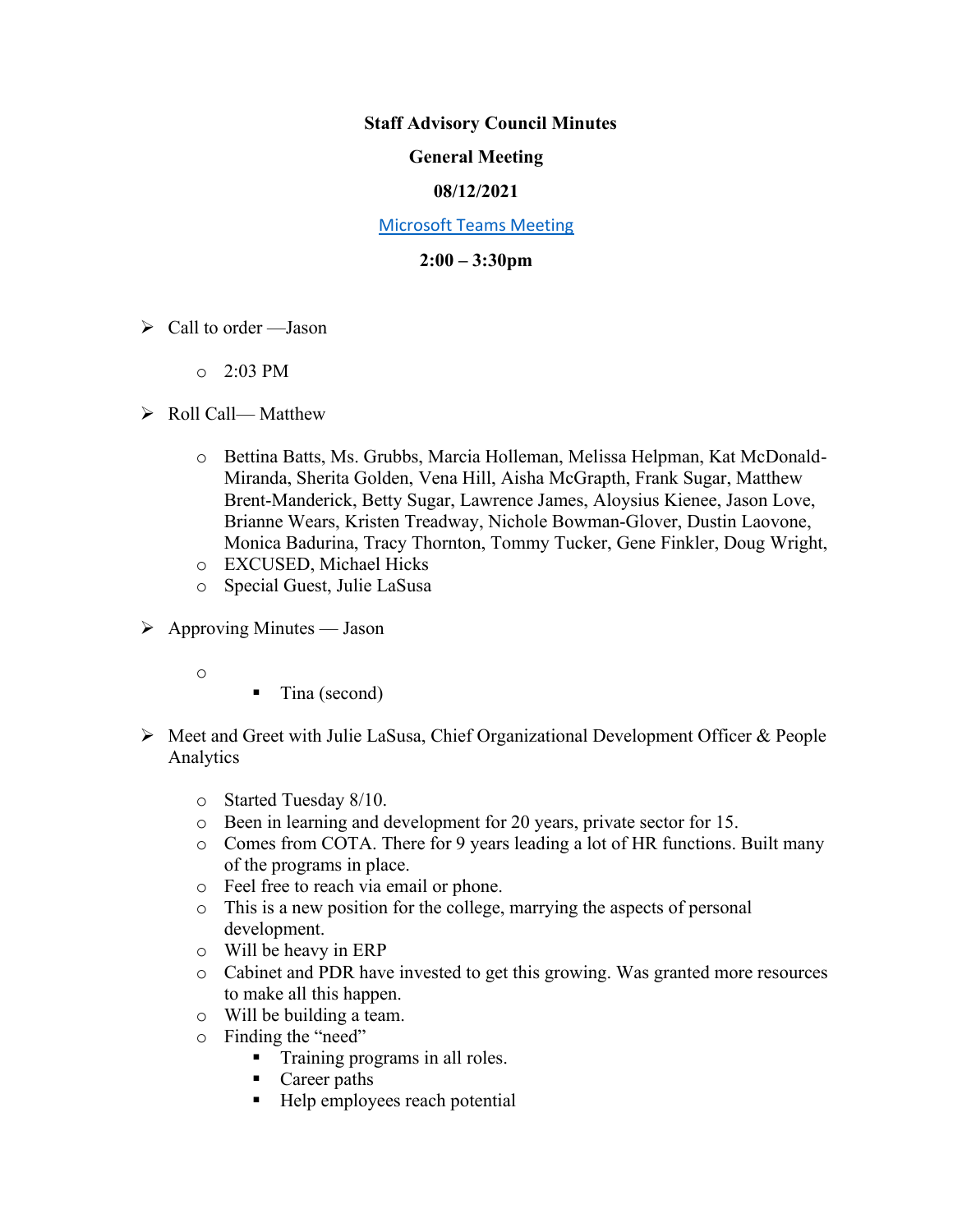- Building D&I into all programs as well as program itself.
- o Small staff at the moment but will be growing.
- o Working to get a Professional Organizational development team that will be larger and more at scale and in line with what we should have.

"WORK TO DO, BUT VERY EXCITED."

- $\triangleright$  Treasurer Update Frank
	- $\circ$  General Fund = \$2,700
	- $\text{o} \quad 5\text{K} = $18,699$
	- $O$  AD HOC = \$549.25

The 5K money transfers in September. Decision on where to move the money. All the money should go into the liquid account.

➢ Welcome Back Event Update – Tommy/Sherita/Carmelita/Nichole/Frank

## *FALL BACK INTO THE GROOVE WITH FUN, FOOD AND COMMUNITY*

- o Food Truck Celebrations. 11-1 Thursday (Delaware) and Friday (Columbus Campus) 2 food trucks will be here offering different types of food.
- o 12 Voucher will be provided to staff and employees. Which will provide a meal at one of the trucks. Will be responsible for anything over 12. No "change back" for spending less than 12.
- o Prizes.
- o Popsicles, cupcakes, music
- o Entire campus involved to make this happen.
- o Will bring food to folks in Madison Hall that cannot get away.
- o Location TBD, still under debate
- o Excel Well vendor will have a table.
- o *GAMES HAS BEEN CUT DUE TO COVID RESRICTIONS.*

## *Communication and updates will happen as received.*

- $\triangleright$  5K Update —Nichole
	- o Great turnout. Very happy.
	- o DX gave waters to add to the swag bag.
	- o Kudos to Sherita and the bookstore.
	- o Reviewing criteria for scholarships.
- ➢ Wellbeing Update— Nichole
	- o Please check out the newsletter!!!
	- $\circ$  Everyone has access to RD. (This month only will be here on 8/19)